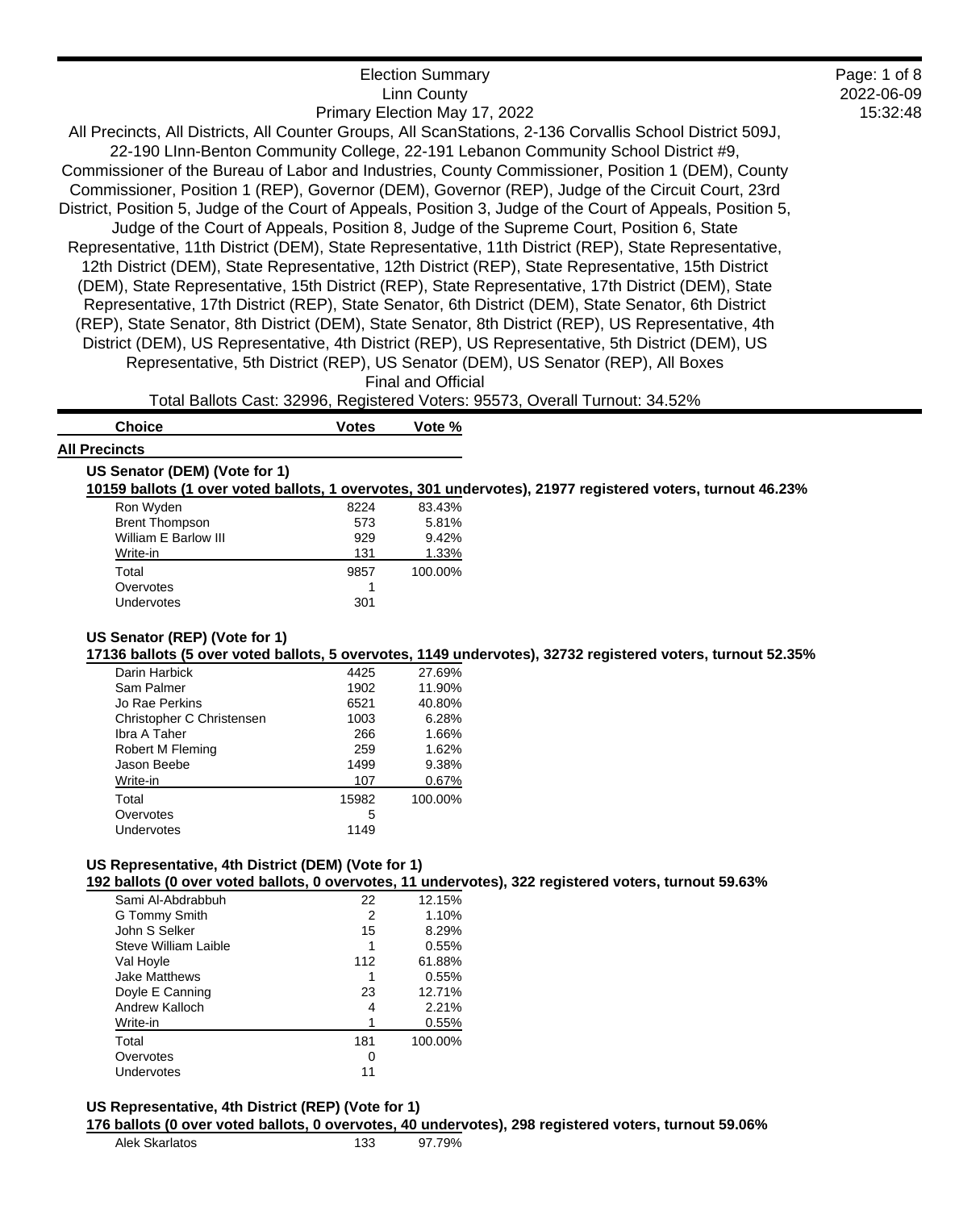| <b>Election Summary</b>                                                                                     |
|-------------------------------------------------------------------------------------------------------------|
| <b>Linn County</b>                                                                                          |
| Primary Election May 17, 2022                                                                               |
| All Precincts, All Districts, All Counter Groups, All ScanStations, 2-136 Corvallis School District 509J,   |
| 22-190 LInn-Benton Community College, 22-191 Lebanon Community School District #9,                          |
| Commissioner of the Bureau of Labor and Industries, County Commissioner, Position 1 (DEM), County           |
| Commissioner, Position 1 (REP), Governor (DEM), Governor (REP), Judge of the Circuit Court, 23rd            |
| District, Position 5, Judge of the Court of Appeals, Position 3, Judge of the Court of Appeals, Position 5, |
| Judge of the Court of Appeals, Position 8, Judge of the Supreme Court, Position 6, State                    |
| Representative, 11th District (DEM), State Representative, 11th District (REP), State Representative,       |
| 12th District (DEM), State Representative, 12th District (REP), State Representative, 15th District         |
| (DEM), State Representative, 15th District (REP), State Representative, 17th District (DEM), State          |
| Representative, 17th District (REP), State Senator, 6th District (DEM), State Senator, 6th District         |
| (REP), State Senator, 8th District (DEM), State Senator, 8th District (REP), US Representative, 4th         |
| District (DEM), US Representative, 4th District (REP), US Representative, 5th District (DEM), US            |
| Representative, 5th District (REP), US Senator (DEM), US Senator (REP), All Boxes                           |
|                                                                                                             |

2022-06-09 15:32:48

Page: 2 of 8

Final and Official

Total Ballots Cast: 32996, Registered Voters: 95573, Overall Turnout: 34.52%

| <b>Choice</b> | <b>Votes</b> | Vote %  |
|---------------|--------------|---------|
| Write-in      |              | 2.21%   |
| Total         | 136          | 100.00% |
| Overvotes     |              |         |
| Undervotes    | 40           |         |

# **US Representative, 5th District (DEM) (Vote for 1)**

**9967 ballots (0 over voted ballots, 0 overvotes, 422 undervotes), 21655 registered voters, turnout 46.03%**

| Kurt Schrader        | 4952 | 51.88%  |
|----------------------|------|---------|
| Jamie Mcleod-Skinner | 4474 | 46.87%  |
| Write-in             | 119  | 1.25%   |
| Total                | 9545 | 100.00% |
| Overvotes            |      |         |
| Undervotes           | 422  |         |

# **US Representative, 5th District (REP) (Vote for 1)**

**16960 ballots (3 over voted ballots, 3 overvotes, 1568 undervotes), 32434 registered voters, turnout 52.29%**

| Madison Oatman      | 547   | 3.55%   |
|---------------------|-------|---------|
| Laurel L Roses      | 1682  | 10.93%  |
| Jimmy Crumpacker    | 4534  | 29.46%  |
| Lori Chavez-DeRemer | 6316  | 41.04%  |
| John Di Paola       | 2219  | 14.42%  |
| Write-in            | 91    | 0.59%   |
| Total               | 15389 | 100.00% |
| Overvotes           | 3     |         |
| Undervotes          | 1568  |         |

#### **Governor (DEM) (Vote for 1)**

**10159 ballots (2 over voted ballots, 2 overvotes, 536 undervotes), 21977 registered voters, turnout 46.23%**

| <b>Tobias Read</b>       | 3492 | 36.30% |
|--------------------------|------|--------|
| John Sweeney             | 139  | 1.44%  |
| <b>Patrick E Starnes</b> | 359  | 3.73%  |
| Dave W Stauffer          | 91   | 0.95%  |
| Peter W Hall             | 35   | 0.36%  |
| Genevieve Wilson H       | 64   | 0.67%  |
| Keisha Lanell Merchant   | 60   | 0.62%  |
| Michael Cross            | 40   | 0.42%  |
| George L Carrillo        | 263  | 2.73%  |
| <b>Tina Kotek</b>        | 4255 | 44.23% |
| Michael Trimble          | 128  | 1.33%  |
| Ifeanyichukwu C Diru     | 78   | 0.81%  |
| Wilson R Bright          | 51   | 0.53%  |
| Julian Bell              | 86   | 0.89%  |
| David Beem               | 59   | 0.61%  |
| Write-in                 | 421  | 4.38%  |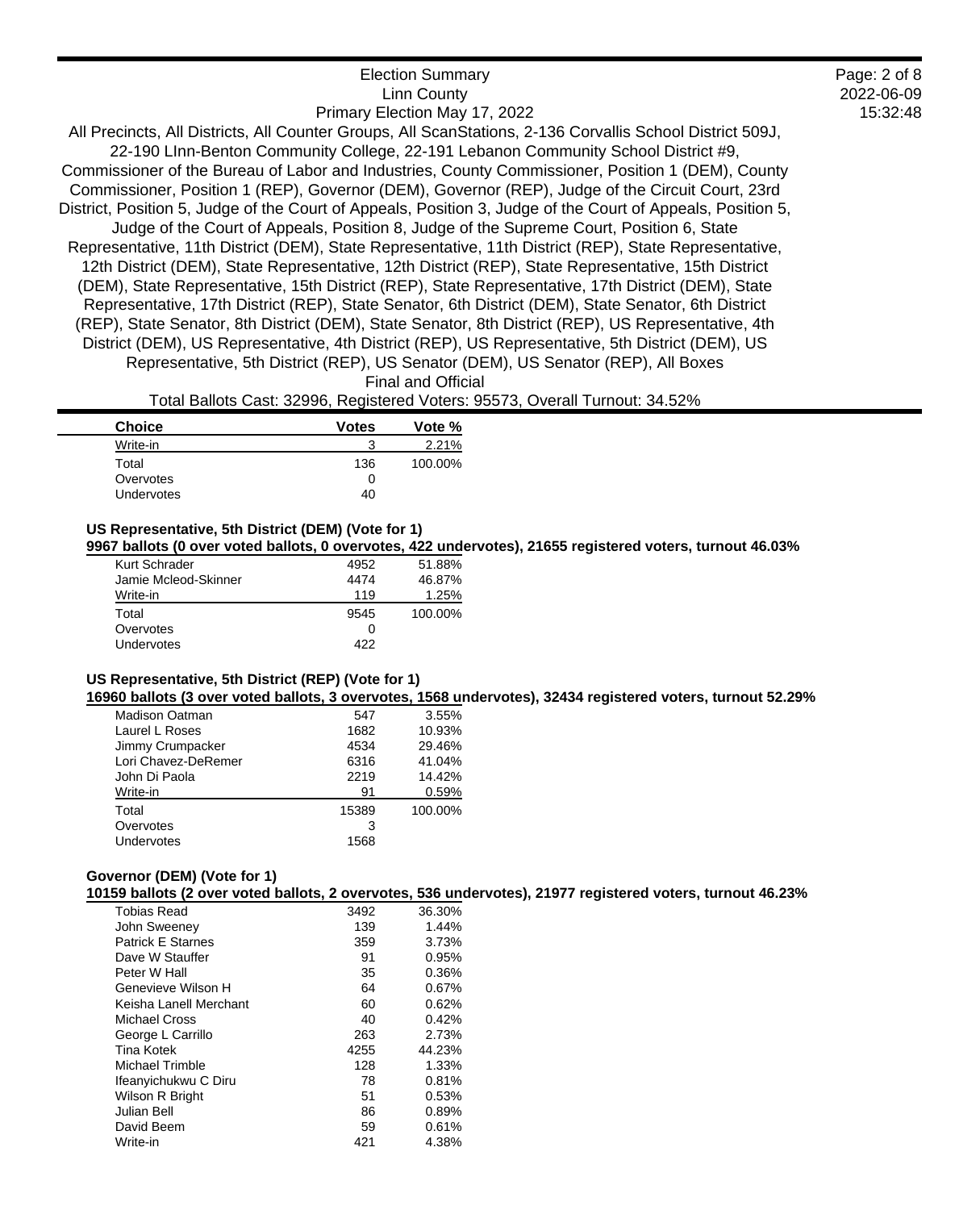| <b>Election Summary</b>                                                                                     | Page: 3 of 8 |
|-------------------------------------------------------------------------------------------------------------|--------------|
| <b>Linn County</b>                                                                                          | 2022-06-09   |
| Primary Election May 17, 2022                                                                               | 15:32:48     |
| All Precincts, All Districts, All Counter Groups, All ScanStations, 2-136 Corvallis School District 509J,   |              |
| 22-190 Linn-Benton Community College, 22-191 Lebanon Community School District #9,                          |              |
| Commissioner of the Bureau of Labor and Industries, County Commissioner, Position 1 (DEM), County           |              |
| Commissioner, Position 1 (REP), Governor (DEM), Governor (REP), Judge of the Circuit Court, 23rd            |              |
| District, Position 5, Judge of the Court of Appeals, Position 3, Judge of the Court of Appeals, Position 5, |              |
| Judge of the Court of Appeals, Position 8, Judge of the Supreme Court, Position 6, State                    |              |
| Representative, 11th District (DEM), State Representative, 11th District (REP), State Representative,       |              |
| 12th District (DEM), State Representative, 12th District (REP), State Representative, 15th District         |              |
| (DEM), State Representative, 15th District (REP), State Representative, 17th District (DEM), State          |              |
| Representative, 17th District (REP), State Senator, 6th District (DEM), State Senator, 6th District         |              |
| (REP), State Senator, 8th District (DEM), State Senator, 8th District (REP), US Representative, 4th         |              |
| District (DEM), US Representative, 4th District (REP), US Representative, 5th District (DEM), US            |              |
| Representative, 5th District (REP), US Senator (DEM), US Senator (REP), All Boxes                           |              |
| <b>Final and Official</b>                                                                                   |              |

Total Ballots Cast: 32996, Registered Voters: 95573, Overall Turnout: 34.52%

| <b>Choice</b>     | <b>Votes</b> | Vote %  |
|-------------------|--------------|---------|
| Total             | 9621         | 100.00% |
| Overvotes         | っ            |         |
| <b>Undervotes</b> | 536          |         |

# **Governor (REP) (Vote for 1)**

**17136 ballots (10 over voted ballots, 10 overvotes, 311 undervotes), 32732 registered voters, turnout 52.35%**

| Amber R Richardson       | 55    | 0.33%   |
|--------------------------|-------|---------|
| <b>Bill Sizemore</b>     | 554   | 3.29%   |
| Stefan G Strek (Stregoi) | 8     | 0.05%   |
| Nick Hess                | 156   | 0.93%   |
| John G Presco            | 9     | 0.05%   |
| <b>Bud Pierce</b>        | 1530  | 9.10%   |
| Stan Pulliam             | 1543  | 9.18%   |
| Kerry McQuisten          | 1345  | 8.00%   |
| Tim McCloud              | 180   | 1.07%   |
| <b>Brandon C Merritt</b> | 205   | 1.22%   |
| Reed Christensen         | 180   | 1.07%   |
| Jessica Gomez            | 295   | 1.75%   |
| Marc Thielman            | 1539  | 9.15%   |
| <b>Bob Tiernan</b>       | 2411  | 14.34%  |
| Christine Drazan         | 4807  | 28.59%  |
| <b>Court Boice</b>       | 147   | 0.87%   |
| <b>Bridget Barton</b>    | 1603  | 9.53%   |
| Raymond Baldwin          | 17    | 0.10%   |
| David A Burch            | 12    | 0.07%   |
| Write-in                 | 219   | 1.30%   |
| Total                    | 16815 | 100.00% |
| Overvotes                | 10    |         |
| Undervotes               | 311   |         |
|                          |       |         |

# **State Senator, 6th District (DEM) (Vote for 1)**

**4421 ballots (0 over voted ballots, 0 overvotes, 1514 undervotes), 9737 registered voters, turnout 45.40%**

| Ashley Pelton | 2824              | 97.14%  |
|---------------|-------------------|---------|
| Write-in      | 83                | 2.86%   |
| Total         | 2907              | 100.00% |
| Overvotes     | $\mathbf{\Omega}$ |         |
| Undervotes    | 1514              |         |

# **State Senator, 6th District (REP) (Vote for 1)**

**9770 ballots (0 over voted ballots, 0 overvotes, 3180 undervotes), 18723 registered voters, turnout 52.18%**

| Cedric R Hayden | 6503 | 98.68% |
|-----------------|------|--------|
| Write-in        | 87   | 1.32%  |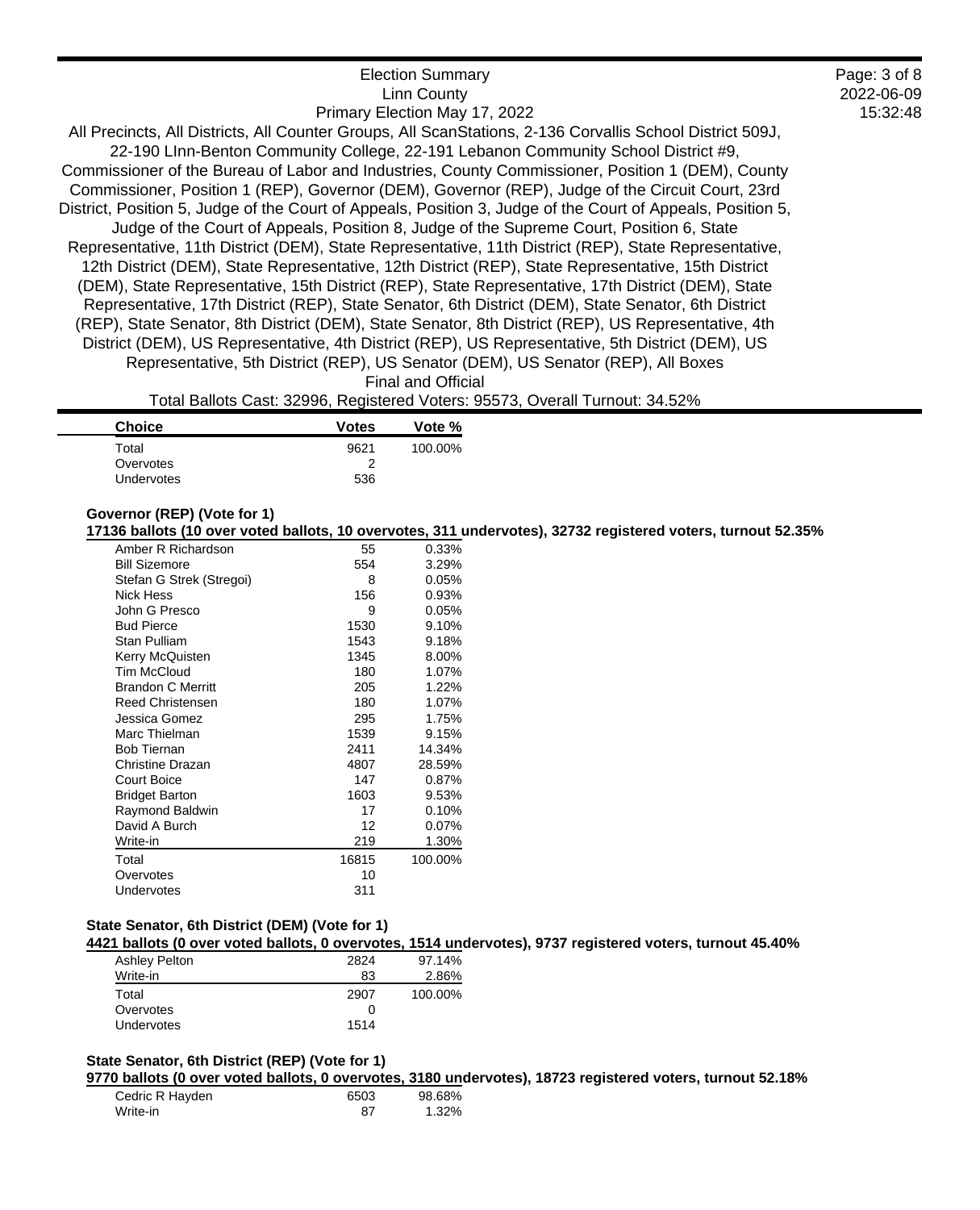| <b>Election Summary</b>                                                                                     |
|-------------------------------------------------------------------------------------------------------------|
| <b>Linn County</b>                                                                                          |
| Primary Election May 17, 2022                                                                               |
| All Precincts, All Districts, All Counter Groups, All ScanStations, 2-136 Corvallis School District 509J,   |
| 22-190 LInn-Benton Community College, 22-191 Lebanon Community School District #9,                          |
| Commissioner of the Bureau of Labor and Industries, County Commissioner, Position 1 (DEM), County           |
| Commissioner, Position 1 (REP), Governor (DEM), Governor (REP), Judge of the Circuit Court, 23rd            |
| District, Position 5, Judge of the Court of Appeals, Position 3, Judge of the Court of Appeals, Position 5, |
| Judge of the Court of Appeals, Position 8, Judge of the Supreme Court, Position 6, State                    |
| Representative, 11th District (DEM), State Representative, 11th District (REP), State Representative,       |
| 12th District (DEM), State Representative, 12th District (REP), State Representative, 15th District         |
| (DEM), State Representative, 15th District (REP), State Representative, 17th District (DEM), State          |
| Representative, 17th District (REP), State Senator, 6th District (DEM), State Senator, 6th District         |
| (REP), State Senator, 8th District (DEM), State Senator, 8th District (REP), US Representative, 4th         |
| District (DEM), US Representative, 4th District (REP), US Representative, 5th District (DEM), US            |
| Representative, 5th District (REP), US Senator (DEM), US Senator (REP), All Boxes                           |
| <b>Final and Official</b>                                                                                   |

2022-06-09 15:32:48

Page: 4 of 8

Total Ballots Cast: 32996, Registered Voters: 95573, Overall Turnout: 34.52%

| <b>Choice</b> | <b>Votes</b> | Vote %  |
|---------------|--------------|---------|
| Total         | 6590         | 100.00% |
| Overvotes     |              |         |
| Undervotes    | 3180         |         |

### **State Senator, 8th District (DEM) (Vote for 1)**

**5320 ballots (0 over voted ballots, 0 overvotes, 1268 undervotes), 11391 registered voters, turnout 46.70%**

| Sara Gelser Blouin | 3997 | 98.64%  |
|--------------------|------|---------|
| Write-in           | 55   | 1.36%   |
| Total              | 4052 | 100.00% |
| Overvotes          |      |         |
| Undervotes         | 1268 |         |

#### **State Senator, 8th District (REP) (Vote for 1)**

**6283 ballots (1 over voted ballots, 1 overvotes, 2333 undervotes), 12223 registered voters, turnout 51.40%**

| Valerie Draper Woldeit | 3871 | 98.02%  |
|------------------------|------|---------|
| Write-in               | 78   | 1.98%   |
| Total                  | 3949 | 100.00% |
| Overvotes              |      |         |
| Undervotes             | 2333 |         |

# **State Representative, 11th District (DEM) (Vote for 1)**

**4416 ballots (0 over voted ballots, 0 overvotes, 1459 undervotes), 9726 registered voters, turnout 45.40%**

| Renee Windsor-White | 927  | 31.35%  |
|---------------------|------|---------|
| Mary K Cooke        | 1037 | 35.07%  |
| Nina Brenner        | 867  | 29.32%  |
| Write-in            | 126  | 4.26%   |
| Total               | 2957 | 100.00% |
| Overvotes           |      |         |
| Undervotes          | 1459 |         |

### **State Representative, 11th District (REP) (Vote for 1)**

**9759 ballots (1 over voted ballots, 1 overvotes, 748 undervotes), 18696 registered voters, turnout 52.20%**

| <b>Tyler S Collins</b> | 1252 | 13.90%  |
|------------------------|------|---------|
| Jami Cate              | 7731 | 85.80%  |
| Write-in               | 27   | 0.30%   |
| Total                  | 9010 | 100.00% |
| Overvotes              |      |         |
| Undervotes             | 748  |         |

### **State Representative, 12th District (DEM) (Vote for 1) 5 ballots (0 over voted ballots, 0 overvotes, 1 undervotes), 11 registered voters, turnout 45.45%**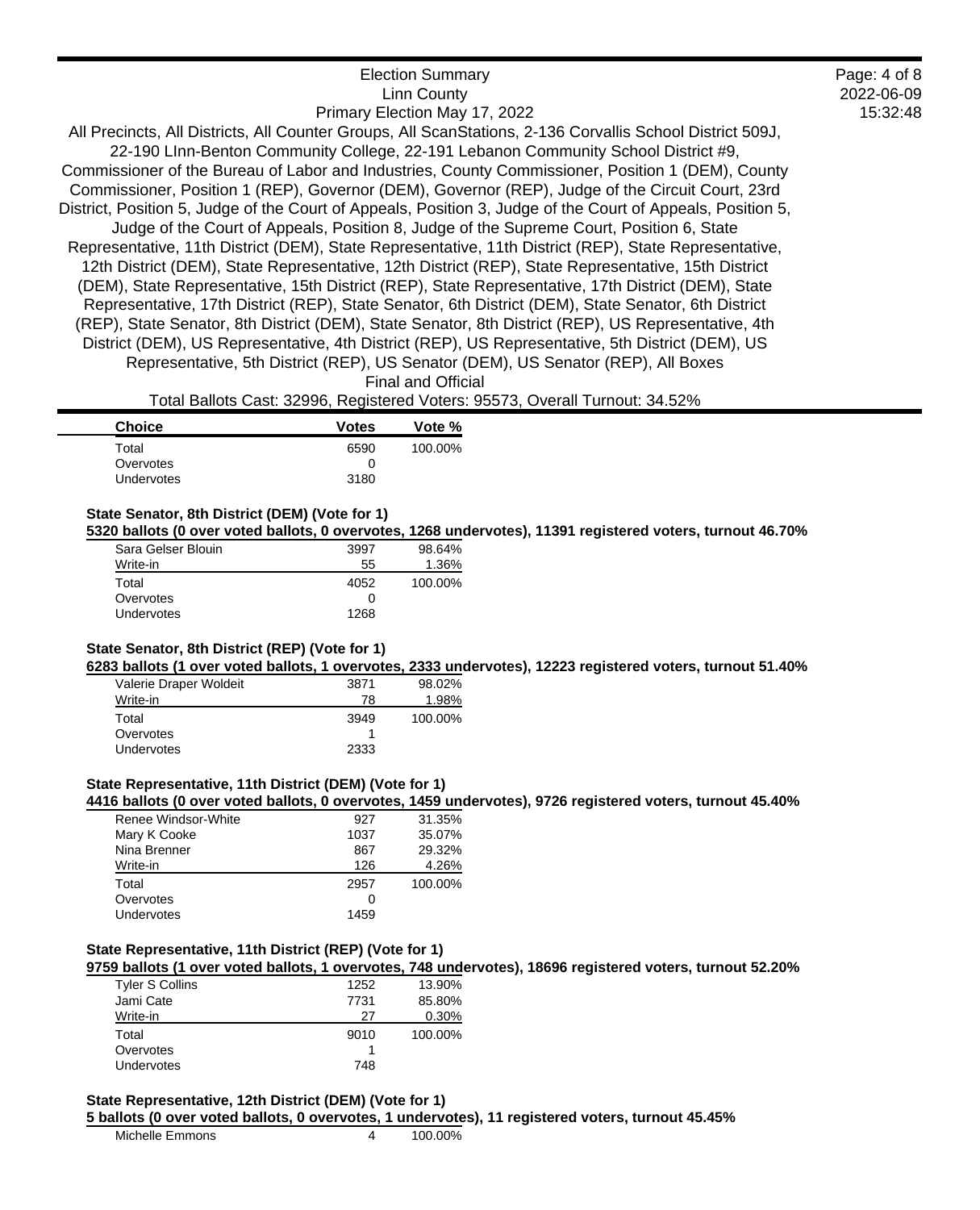| <b>Election Summary</b>                                                                                     |
|-------------------------------------------------------------------------------------------------------------|
| <b>Linn County</b>                                                                                          |
| Primary Election May 17, 2022                                                                               |
| All Precincts, All Districts, All Counter Groups, All ScanStations, 2-136 Corvallis School District 509J,   |
| 22-190 Linn-Benton Community College, 22-191 Lebanon Community School District #9,                          |
| Commissioner of the Bureau of Labor and Industries, County Commissioner, Position 1 (DEM), County           |
| Commissioner, Position 1 (REP), Governor (DEM), Governor (REP), Judge of the Circuit Court, 23rd            |
| District, Position 5, Judge of the Court of Appeals, Position 3, Judge of the Court of Appeals, Position 5, |
| Judge of the Court of Appeals, Position 8, Judge of the Supreme Court, Position 6, State                    |
| Representative, 11th District (DEM), State Representative, 11th District (REP), State Representative,       |
| 12th District (DEM), State Representative, 12th District (REP), State Representative, 15th District         |
| (DEM), State Representative, 15th District (REP), State Representative, 17th District (DEM), State          |
| Representative, 17th District (REP), State Senator, 6th District (DEM), State Senator, 6th District         |
| (REP), State Senator, 8th District (DEM), State Senator, 8th District (REP), US Representative, 4th         |
| District (DEM), US Representative, 4th District (REP), US Representative, 5th District (DEM), US            |
| Representative, 5th District (REP), US Senator (DEM), US Senator (REP), All Boxes                           |
| <b>Final and Official</b>                                                                                   |

2022-06-09 15:32:48

Page: 5 of 8

Total Ballots Cast: 32996, Registered Voters: 95573, Overall Turnout: 34.52%

| <b>Choice</b> | <b>Votes</b> | Vote %   |
|---------------|--------------|----------|
| Write-in      |              | $0.00\%$ |
| Total         | 4            | 100.00%  |
| Overvotes     | O            |          |
| Undervotes    |              |          |

### **State Representative, 12th District (REP) (Vote for 1)**

**11 ballots (0 over voted ballots, 0 overvotes, 1 undervotes), 27 registered voters, turnout 40.74%**

| <b>Bill R Ledford</b> |    | 40.00%   |
|-----------------------|----|----------|
| Charlie Conrad        | 3  | 30.00%   |
| Jeff Gowing           | 0  | $0.00\%$ |
| Nicole De Graff       | 3  | 30.00%   |
| Write-in              | O  | $0.00\%$ |
| Total                 | 10 | 100.00%  |
| Overvotes             | 0  |          |
| Undervotes            |    |          |
|                       |    |          |

# **State Representative, 15th District (DEM) (Vote for 1)**

**5320 ballots (0 over voted ballots, 0 overvotes, 1569 undervotes), 11391 registered voters, turnout 46.70%**

| <b>Benjamin Watts</b> | 3669 | 97.81%  |
|-----------------------|------|---------|
| Write-in              | 82   | 2.19%   |
| Total                 | 3751 | 100.00% |
| Overvotes             |      |         |
| Undervotes            | 1569 |         |

# **State Representative, 15th District (REP) (Vote for 1)**

**6283 ballots (1 over voted ballots, 1 overvotes, 1138 undervotes), 12223 registered voters, turnout 51.40%**

| 5097 | 99.09%  |
|------|---------|
| 47   | 0.91%   |
| 5144 | 100.00% |
|      |         |
| 1138 |         |
|      |         |

#### **State Representative, 17th District (DEM) (Vote for 1)**

**418 ballots (0 over voted ballots, 0 overvotes, 389 undervotes), 849 registered voters, turnout 49.23%**

| Write-in   | 29  | 100.00% |
|------------|-----|---------|
| Total      | 29  | 100.00% |
| Overvotes  |     |         |
| Undervotes | 389 |         |

## **State Representative, 17th District (REP) (Vote for 1)**

#### **1083 ballots (0 over voted ballots, 0 overvotes, 45 undervotes), 1786 registered voters, turnout 60.64%**

| Beth Jones | 216 | 20.81% |
|------------|-----|--------|
|            |     |        |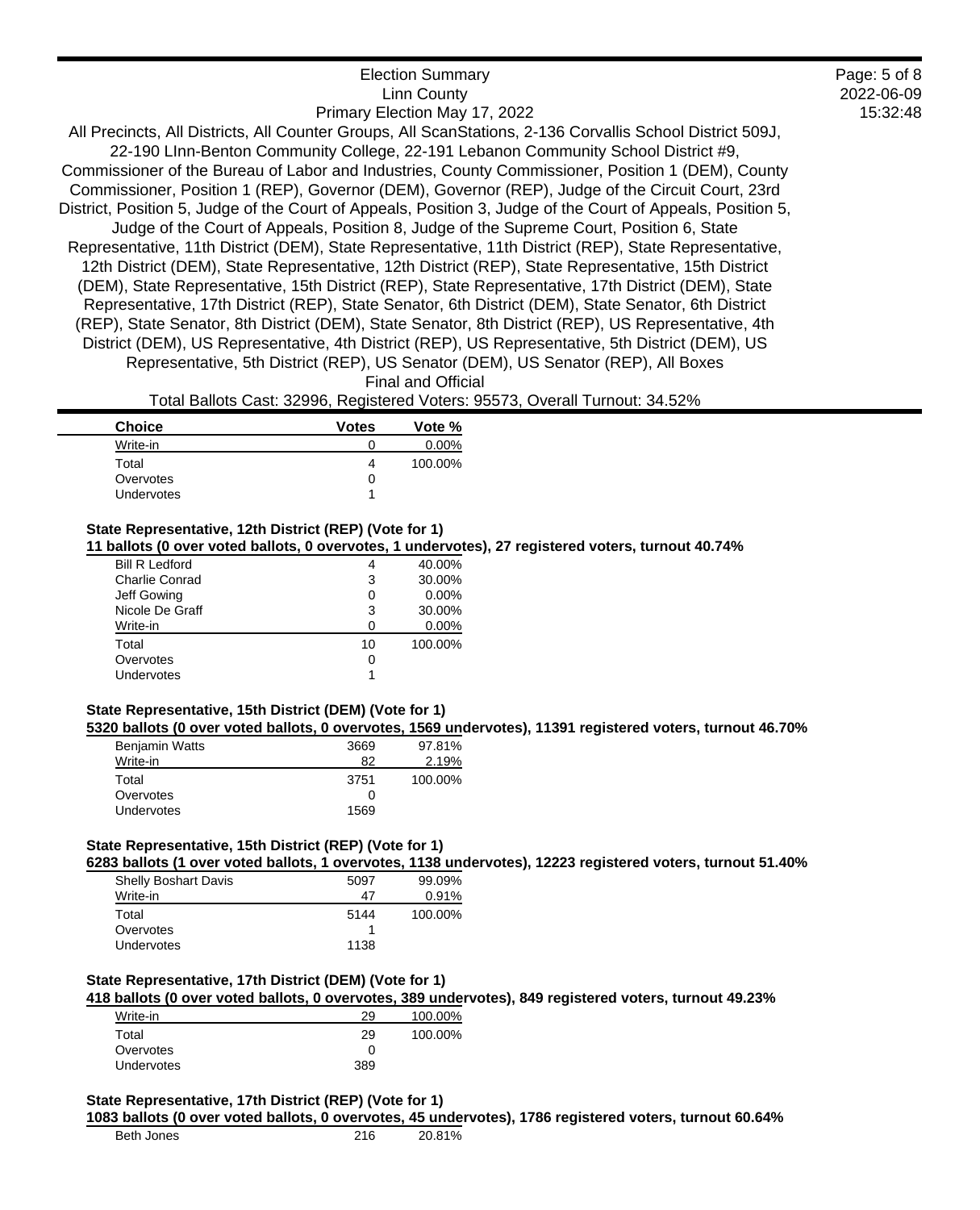| <b>Linn County</b>                                                                                          |
|-------------------------------------------------------------------------------------------------------------|
| Primary Election May 17, 2022                                                                               |
| All Precincts, All Districts, All Counter Groups, All ScanStations, 2-136 Corvallis School District 509J,   |
| 22-190 LInn-Benton Community College, 22-191 Lebanon Community School District #9,                          |
| Commissioner of the Bureau of Labor and Industries, County Commissioner, Position 1 (DEM), County           |
| Commissioner, Position 1 (REP), Governor (DEM), Governor (REP), Judge of the Circuit Court, 23rd            |
| District, Position 5, Judge of the Court of Appeals, Position 3, Judge of the Court of Appeals, Position 5, |
| Judge of the Court of Appeals, Position 8, Judge of the Supreme Court, Position 6, State                    |
| Representative, 11th District (DEM), State Representative, 11th District (REP), State Representative,       |
| 12th District (DEM), State Representative, 12th District (REP), State Representative, 15th District         |
| (DEM), State Representative, 15th District (REP), State Representative, 17th District (DEM), State          |
| Representative, 17th District (REP), State Senator, 6th District (DEM), State Senator, 6th District         |
| (REP), State Senator, 8th District (DEM), State Senator, 8th District (REP), US Representative, 4th         |
| District (DEM), US Representative, 4th District (REP), US Representative, 5th District (DEM), US            |
| Representative, 5th District (REP), US Senator (DEM), US Senator (REP), All Boxes                           |
| Final and Official                                                                                          |

Election Summary

2022-06-09 15:32:48

Page: 6 of 8

Total Ballots Cast: 32996, Registered Voters: 95573, Overall Turnout: 34.52%

| <b>Choice</b>     | Votes | Vote %  |
|-------------------|-------|---------|
| Ed Diehl          | 818   | 78.81%  |
| Write-in          | 4     | 0.39%   |
| Total             | 1038  | 100.00% |
| Overvotes         | 0     |         |
| <b>Undervotes</b> | 45    |         |

### **County Commissioner, Position 1 (DEM) (Vote for 1)**

**10159 ballots (1 over voted ballots, 1 overvotes, 3591 undervotes), 21977 registered voters, turnout 46.23%**

| Scott Bruslind | 6435 | 97.99%  |
|----------------|------|---------|
| Write-in       | 132  | 2.01%   |
| Total          | 6567 | 100.00% |
| Overvotes      |      |         |
| Undervotes     | 3591 |         |

## **County Commissioner, Position 1 (REP) (Vote for 1)**

**17136 ballots (1 over voted ballots, 1 overvotes, 5368 undervotes), 32732 registered voters, turnout 52.35%**

| William (Will) Tucker | 11549 | 98.15%  |
|-----------------------|-------|---------|
| Write-in              | 218   | 1.85%   |
| Total                 | 11767 | 100.00% |
| Overvotes             |       |         |
| <b>Undervotes</b>     | 5368  |         |

# **Commissioner of the Bureau of Labor and Industries (Vote for 1)**

**32996 ballots (8 over voted ballots, 8 overvotes, 7125 undervotes), 95573 registered voters, turnout 34.52%**

| 8036  | 31.07%  |
|-------|---------|
| 6480  | 25.06%  |
| 874   | 3.38%   |
| 1639  | 6.34%   |
| 4140  | 16.01%  |
| 3940  | 15.23%  |
| 522   | 2.02%   |
| 232   | 0.90%   |
| 25863 | 100.00% |
| 8     |         |
| 7125  |         |
|       |         |

# **Judge of the Supreme Court, Position 6 (Vote for 1)**

**32996 ballots (1 over voted ballots, 1 overvotes, 13793 undervotes), 95573 registered voters, turnout 34.52%**

| Roger J DeHoog | 18577 | 96.75% |
|----------------|-------|--------|
| Write-in       | 625   | 3.25%  |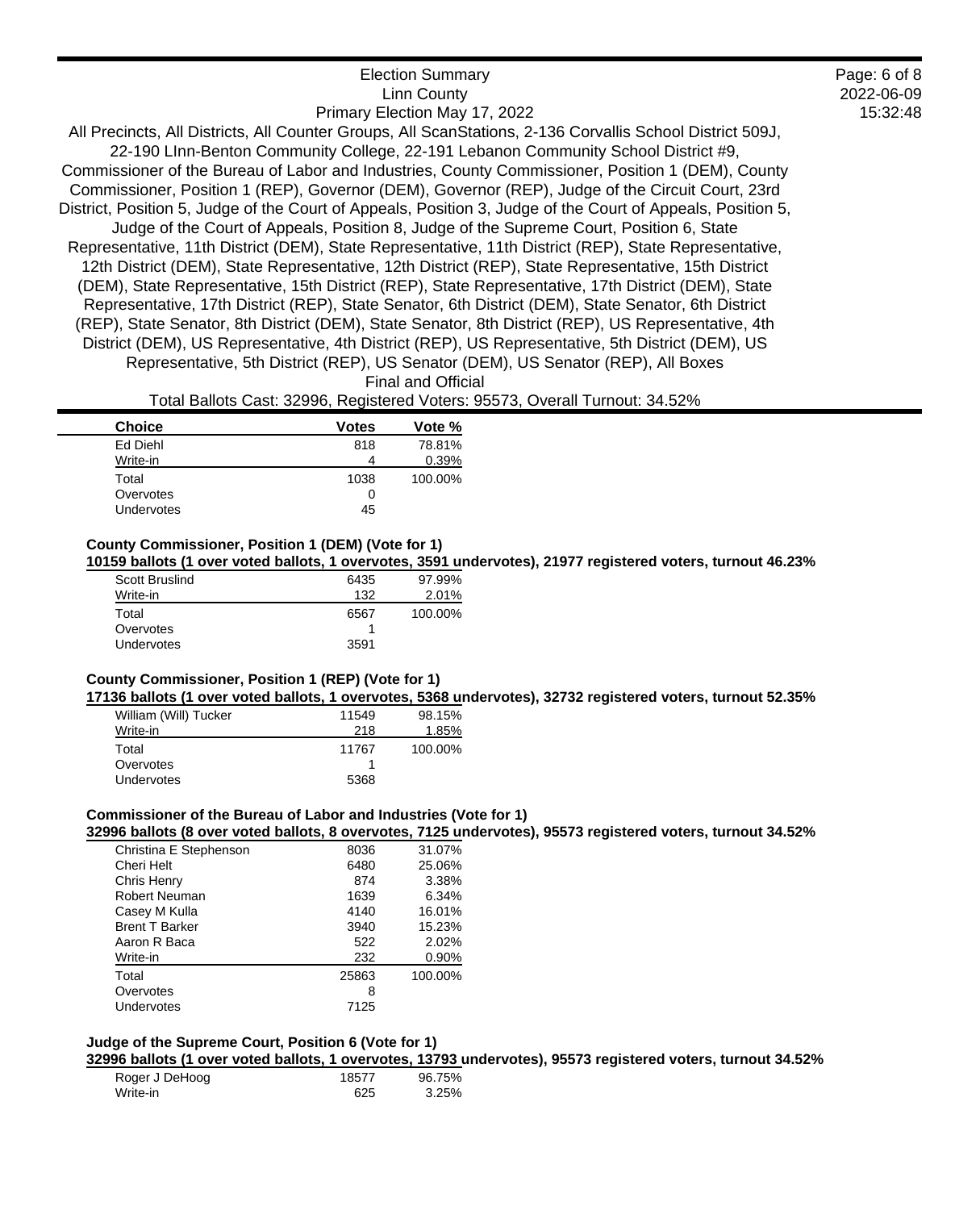| <b>Election Summary</b>                                                                                     | Page: 7 of 8 |
|-------------------------------------------------------------------------------------------------------------|--------------|
| <b>Linn County</b>                                                                                          | 2022-06-09   |
| Primary Election May 17, 2022                                                                               | 15:32:48     |
| All Precincts, All Districts, All Counter Groups, All ScanStations, 2-136 Corvallis School District 509J,   |              |
| 22-190 Linn-Benton Community College, 22-191 Lebanon Community School District #9,                          |              |
| Commissioner of the Bureau of Labor and Industries, County Commissioner, Position 1 (DEM), County           |              |
| Commissioner, Position 1 (REP), Governor (DEM), Governor (REP), Judge of the Circuit Court, 23rd            |              |
| District, Position 5, Judge of the Court of Appeals, Position 3, Judge of the Court of Appeals, Position 5, |              |
| Judge of the Court of Appeals, Position 8, Judge of the Supreme Court, Position 6, State                    |              |
| Representative, 11th District (DEM), State Representative, 11th District (REP), State Representative,       |              |
| 12th District (DEM), State Representative, 12th District (REP), State Representative, 15th District         |              |
| (DEM), State Representative, 15th District (REP), State Representative, 17th District (DEM), State          |              |
| Representative, 17th District (REP), State Senator, 6th District (DEM), State Senator, 6th District         |              |
| (REP), State Senator, 8th District (DEM), State Senator, 8th District (REP), US Representative, 4th         |              |
| District (DEM), US Representative, 4th District (REP), US Representative, 5th District (DEM), US            |              |
| Representative, 5th District (REP), US Senator (DEM), US Senator (REP), All Boxes                           |              |
| <b>Final and Official</b>                                                                                   |              |

Total Ballots Cast: 32996, Registered Voters: 95573, Overall Turnout: 34.52%

| <b>Choice</b>     | <b>Votes</b> | Vote %  |
|-------------------|--------------|---------|
| Total             | 19202        | 100.00% |
| Overvotes         |              |         |
| <b>Undervotes</b> | 13793        |         |

# **Judge of the Court of Appeals, Position 3 (Vote for 1)**

**32996 ballots (10 over voted ballots, 10 overvotes, 6543 undervotes), 95573 registered voters, turnout 34.52%**

| Darleen Ortega    | 12426 | 46.99%  |
|-------------------|-------|---------|
| Vance Day         | 13885 | 52.51%  |
| Write-in          | 132   | 0.50%   |
| Total             | 26443 | 100.00% |
| Overvotes         | 10    |         |
| <b>Undervotes</b> | 6543  |         |

# **Judge of the Court of Appeals, Position 5 (Vote for 1)**

**32996 ballots (0 over voted ballots, 0 overvotes, 14264 undervotes), 95573 registered voters, turnout 34.52%**

| Scott A Shorr | 18236 | 97.35%  |
|---------------|-------|---------|
| Write-in      | 496   | 2.65%   |
| Total         | 18732 | 100.00% |
| Overvotes     |       |         |
| Undervotes    | 14264 |         |

#### **Judge of the Court of Appeals, Position 8 (Vote for 1)**

**32996 ballots (0 over voted ballots, 0 overvotes, 14540 undervotes), 95573 registered voters, turnout 34.52%**

| Ramón A Pagán     | 17927 | 97.13%  |
|-------------------|-------|---------|
| Write-in          | 529   | 2.87%   |
| Total             | 18456 | 100.00% |
| Overvotes         |       |         |
| <b>Undervotes</b> | 14540 |         |

### **Judge of the Circuit Court, 23rd District, Position 5 (Vote for 1)**

**32996 ballots (1 over voted ballots, 1 overvotes, 13848 undervotes), 95573 registered voters, turnout 34.52%**

| Tom McHill        | 18688 | 97.60%  |
|-------------------|-------|---------|
| Write-in          | 459   | 2.40%   |
| Total             | 19147 | 100.00% |
| Overvotes         |       |         |
| <b>Undervotes</b> | 13848 |         |

### **2-136 Corvallis School District 509J (Vote for 1)**

**497 ballots (0 over voted ballots, 0 overvotes, 28 undervotes), 1058 registered voters, turnout 46.98%**

| Yes | 281 | 59.91% |
|-----|-----|--------|
| No  | 188 | 40.09% |